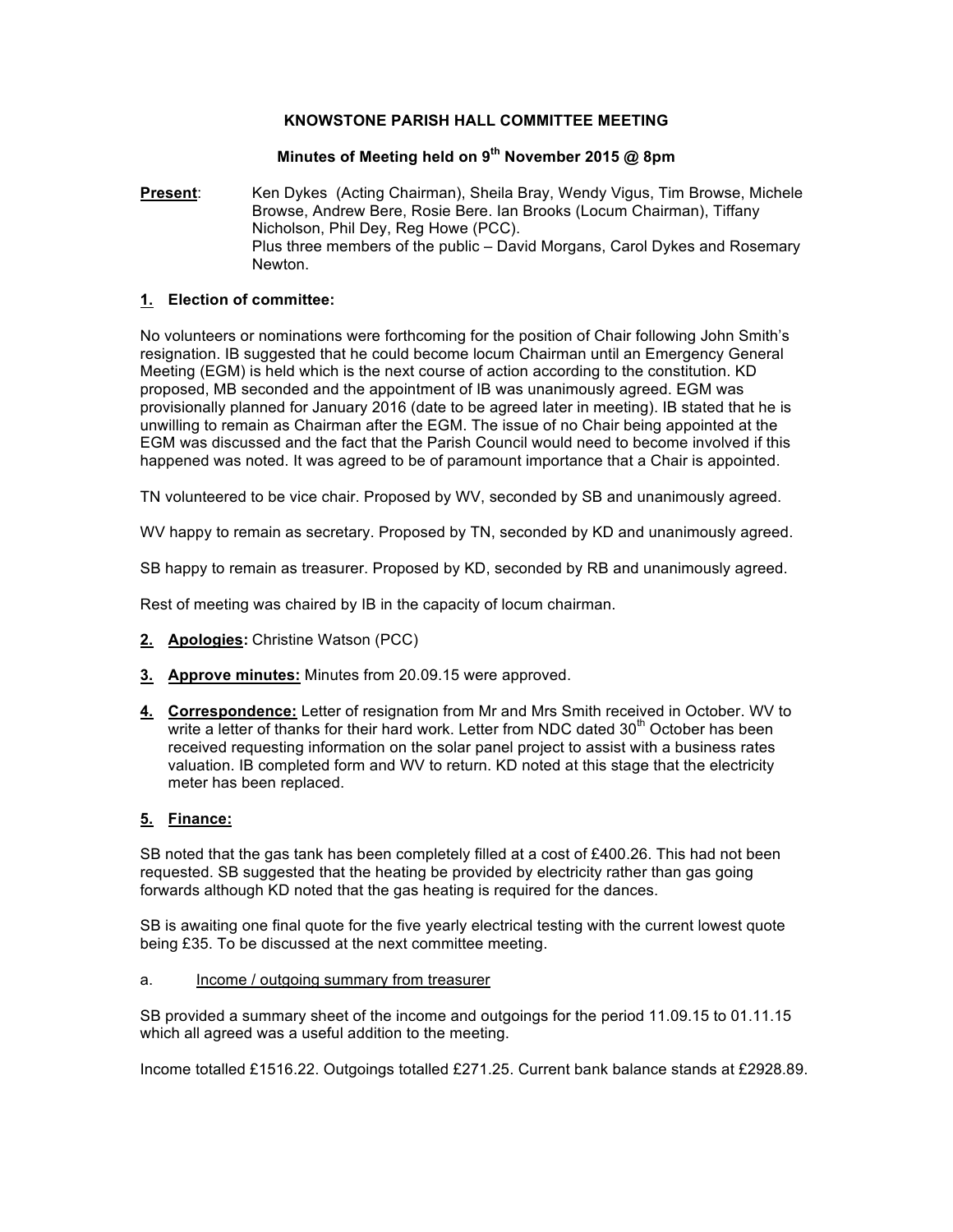SB noted that the savings account stands at £100 but should be £500.74 as this is money that was ringfenced to spend on children's activities. Action regards this money to be decided at the next meeting.

b. Additional income / outgoings handed over at meeting

| Income      |                                     | Outgoings |                   |
|-------------|-------------------------------------|-----------|-------------------|
| £138.00     | 31 <sup>st</sup> October dance      | £1.80     | Handwash x 2      |
| £103.60     | 29 <sup>th</sup> October Film Night | £0.80     | Air freshener     |
| £5.00       | Hall hire                           | £0.75     | Washing up liquid |
| £41.15      | Sept / Oct coffee mornings          |           |                   |
| £15.00      | 7 <sup>th</sup> October dance club  |           |                   |
| £10.00      | 11 <sup>th</sup> October hall hire  |           |                   |
| £15.00      | 21 <sup>st</sup> October dance club |           |                   |
| £7.50       | Garden Club                         |           |                   |
| $= £335.25$ |                                     | $= £3.35$ |                   |

Parisioner David Morgans raised a query regarding the account sheet presented in the AGM and asked if the Parish Council had given its annual donation to the Parish Hall (precept). Committee felt that this was waived for one year due to the KPC funding the solar panels. Whether this was correct will be clarified in time for the next meeting.

SB and KD to remain as signatories until the EGM. To be discussed at the next meeting.

Thanks were given to SB for all her hard work.

## **6. Solar Tech PV update**

TB confirmed that he is now the official contact and that the first payment is due on  $25<sup>th</sup>$ November, amount yet unknown. SB to check payment has gone into bank. TB to provide next meter reading on 1<sup>st</sup> December. TN enquired about the cost of installing the solar panels. TB *confirmed post the meeting that this was £14,856.49.* 

### **7. Hall facilities / equipment**

KD has presented his idea of acquiring a defibrillator and siting it at the Parish Hall to the KPC. They have asked for further clarification of fundraising and project management. IB to revisit the issue at the next KPC meeting. TN highlighted that she is St. John's Ambulance qualified so is happy to be involved. Jeff Gregory and Tony Moores were also named as willing to be involved having experience of similar projects.

KD stated that Anita Coleman has donated some cups which could be used for future hall events.

### **8. Hall maintenance issues**

KD is overseeing the replacement of a double glazing unit in the main hall. Mid Devon Windows are replacing the pane as it is still under warranty.

Agreed that tarmacking the drive would be revisited in the spring. PD wished it to be noted that he has a personal interest as his deeds state he is partly responsible for repair of the drive.

#### **10. Questionnaire feedback and fundraising issues**

Item 10 was moved forwards. MB detailed that four questionnaires were completed by the parishioners with three key areas arising 1. Children's activities (Megan Poole and Corinna McBride) 2. Market (Copper and Catherine Howe) 3. Games (Mr Filmer-Bennett)